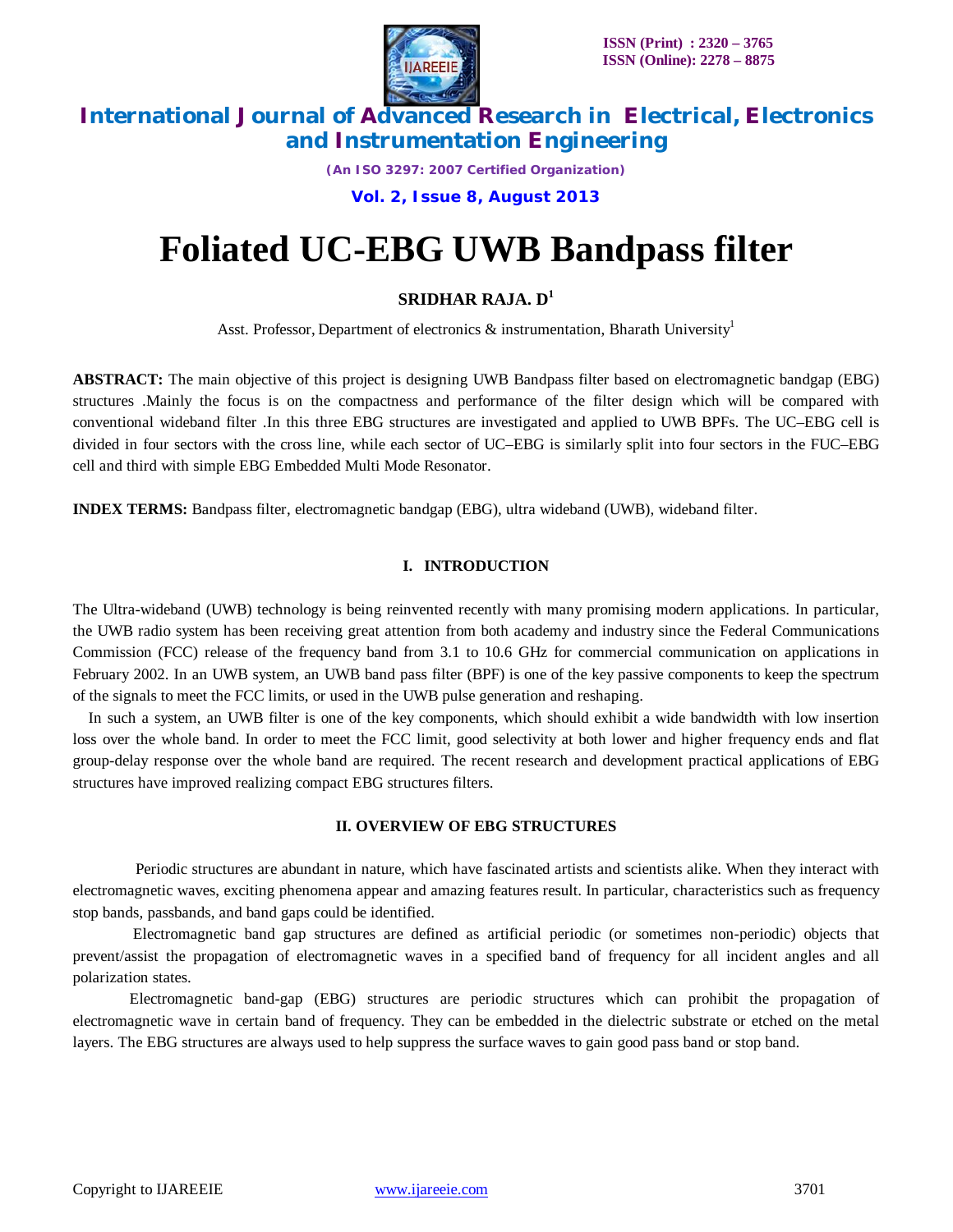

*(An ISO 3297: 2007 Certified Organization)*

#### **Vol. 2, Issue 8, August 2013**

There are two types of EBG structure to be discussed. Firstly is Perforated dielectric and the second one is Metallodielectric structures. Perforated dielectric is defined as effectively suppress unwanted substrate mode. This structure designed by drill periodic holes on dielectric subtracts to introduce another dielectric but in practical, this structure is difficult to implement. Metallodielectric structure is exhibits an attractive reflection phase future where the reflected field change continuously from 180 degrees to -180 degrees versus frequency.

#### **III. METHOD OF MOMENTS**

One of the methods, that provide the full wave analysis for the microstrip band pass filter, is the Method of Moments. In this method, the surface currents are used to model the microstrip filter structure and the volume polarization currents are used to model the fields in the dielectric slab. It has been shown by Newman and Tulyathan [17] how an integral equation is obtained for these unknown currents and using the Method of Moments, these electric field integral equations are converted into matrix equations which can then be solved by various techniques of algebra to provide the result. A brief overview of the Moment Method described by Harrington [18] and [5] is given below.

The basic form of the equation to be solved by the Method of Moment is:

 $F(g) = h$ 

where F is a known linear operator, g is an unknown function, and h is the source or excitation function. The aim here is to find g, when F and h are known. The unknown function g can be expanded as a linear combination of N terms to give:

$$
g=\textstyle\sum\!\mathbf{N\!}_n\,g_n=a_1\,\,g_1+a_2\,\,g_2+........+a_N\,\,g_N
$$

where  $a_n$  is an unknown consta $\theta \overline{\tau}$  and  $g_n$  is a known function usually called a basis or expansion function. Using the linearity property of the operator F, we can write:

$$
\textstyle\sum a_n\,F(g_n)=h
$$

The basic functions  $g_n$  must be selected in such a way, that each  $F(g_n)$  in the above equation can be calculated. The unknown constants  $a_n$  cannot be determined

directly because there are N unknowns, but only one equation. One method of finding these constants is the method of weighted residuals. In this method, a set of trial solutions is established with one or more variable parameters. The residuals are a measure of the difference between the trial solution and the true solution. The variable parameters are selected in a way which guarantees a best fit of the trial functions based on the minimization of the residuals. This is done by defining a set of N weighting (or testing) functions  $\{w_m\} = w_1, w_2, ..., w_N\}$  in the domain of the operator F. Taking the inner product of these functions, equation (3.15) becomes:

$$
\sum_{n=1}^{N} a_n \langle w_m, F(g_n) \rangle = \langle w_m, h \rangle
$$

where  $m = 1, 2, \dots N$ Writing in Matrix form as shown in [5], we get: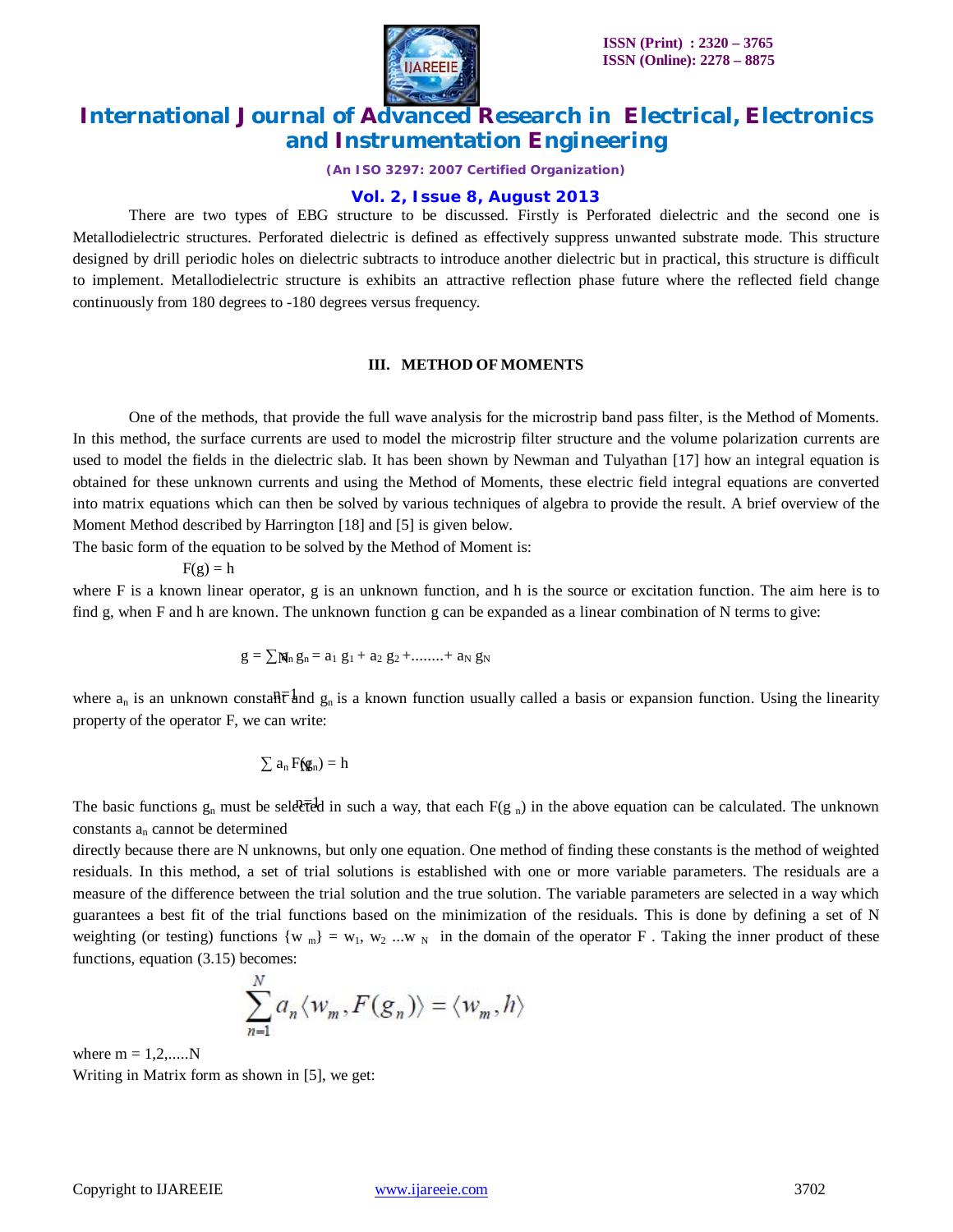

*(An ISO 3297: 2007 Certified Organization)*

**Vol. 2, Issue 8, August 2013**

$$
\left[F_{mn}\right]\left[a_n\right]=\left[h_m\right]
$$

where

$$
[F_{mn}] = \begin{bmatrix} \langle w_1, F(g_1) \rangle \langle w_1, F(g_2) \rangle \dots \dots \rangle \\ \langle w_2, F(g_1) \rangle \langle w_2, F(g_2) \rangle \dots \dots \rangle \\ \vdots \end{bmatrix} \qquad [a_n] = \begin{bmatrix} a_1 \\ a_2 \\ a_3 \\ \vdots \\ a_N \end{bmatrix} \qquad [h_m] = \begin{bmatrix} \langle w_1, h \rangle \\ \langle w_2, h \rangle \\ \vdots \\ \langle w_N, h \rangle \\ \vdots \\ \langle w_N, h \rangle \end{bmatrix}
$$

The unknown constants  $a_n$  can now be found using algebraic techniques such as LU decomposition or Gaussian elimination. It must be remembered that the weighting functions must be selected appropriately so that elements of  $\{w_n\}$  are not only linearly independent but they also minimize the computations required to evaluate the inner product. One such choice of the weighting functions may be to let the weighting and the basis function be the same, that is  $w_n = g_n$ . This is called as the Galerkin's Method as described by Kantorovich and Akilov [19]. From the antenna theory point of view, we can write the Electric field integral equation as:

$$
E=f_e(\boldsymbol{J})
$$

where E is the known incident electric field.

J is the unknown induced current.

fe is the linear operator.

The first step in the moment method solution process would be to expand J as a finite sum of basis function given as:

$$
J = \sum J_i b_i
$$

where  $b_i$  is the i<sup>th</sup> basis function and  $J_i$  is an unknown coefficient. The second step involves the defining of a set of M linearly independent weighting functions,  $w_j$ . Taking the inner product on both sides and substituting equation (3.19) in equation (3.18) we get:

$$
\langle w_j, E \rangle = \sum_{i=1}^{M} \langle w_j, f_e(J_i, b_i) \rangle
$$

where  $j = 1, 2, \dots$  M Writing in Matrix form as,

$$
\left[ Z_y \left[ J \right] = \left[ E_j \right] \right]
$$

Where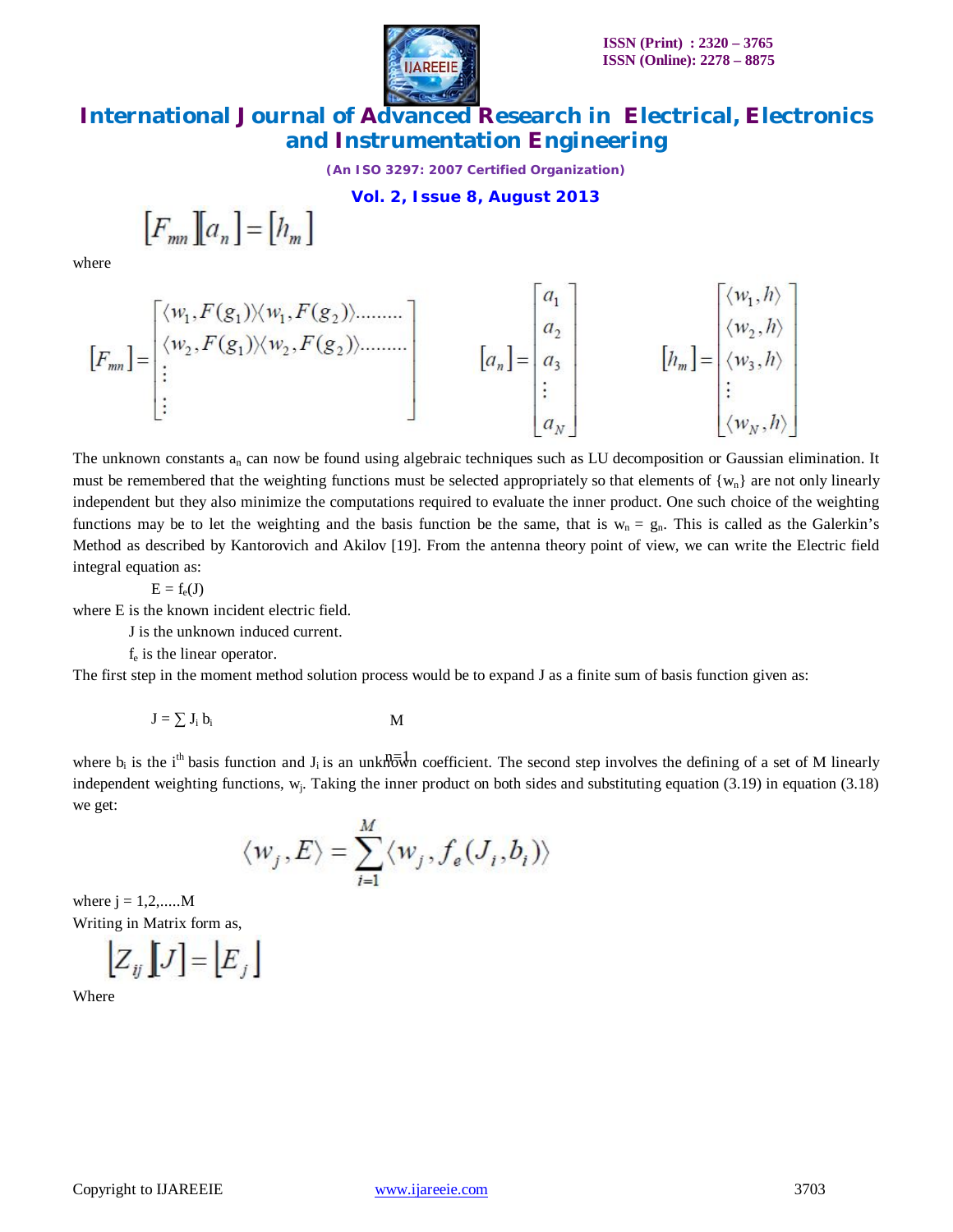

*(An ISO 3297: 2007 Certified Organization)*

**Vol. 2, Issue 8, August 2013**

 $Z_{ij} = \langle w_j, f_e(b_i) \rangle$ 

 $E_j = \langle w_j, H \rangle$ 

J is the current vector containing the unknown quantities.

The vector E contains the known incident field quantities and the terms of the Z matrix are functions of geometry. The unknown coefficients of the induced current are the terms of the J vector. Using any of the algebraic schemes mentioned earlier, these equations can be solved to give the current and then the other parameters such as the scattered electric and magnetic fields can be calculated directly from the induced currents.. The software used for this project work is a Method of Moments simulator.

#### **IV. FILTER THEORY.**

Filter are two-port, reciprocal, passive, linear devices which attenuate heavily the unwanted signal frequencies while permitting transmission of unwanted frequencies. The practical filters have a small non-zero attenuation in the pass band and a small signal output in the attenuation or the stop band due to the presence of resistive losses in reactive elements and propagating medium.

#### FILTER PARAMETERS.

In filter designing following important parameters are considered.

- 1. Pass bandwidth
- 2. Stop band attenuation and frequencies
- 3. Input and output impedances
- 4. Return loss
- 5. Insertion loss
- 6. Group delay.

The most important parameters among the above is the amplitude response given in terms of the insertion loss Vs frequency characteristics. Let Pi be the incident power at the filter input , Pr is the reflected power, PL is the power passed on to the load. The insertion loss of the filter is defined by,

IL (dB) =10log (Pi/PL) = -10 log(1- $|\Gamma|^2$ ) Where  $PL=Pi - Pr$ , if the filter is lossless and  $\Gamma$  is the voltage reflection coefficient given by  $|\Gamma|^2 = Pr/Pi$ The return loss of the filter is defined by

RL (dB) =10log (Pi/Pr) = -10log $|\Gamma|^2$ ) which quantifies the amount of impedance matching at the input port.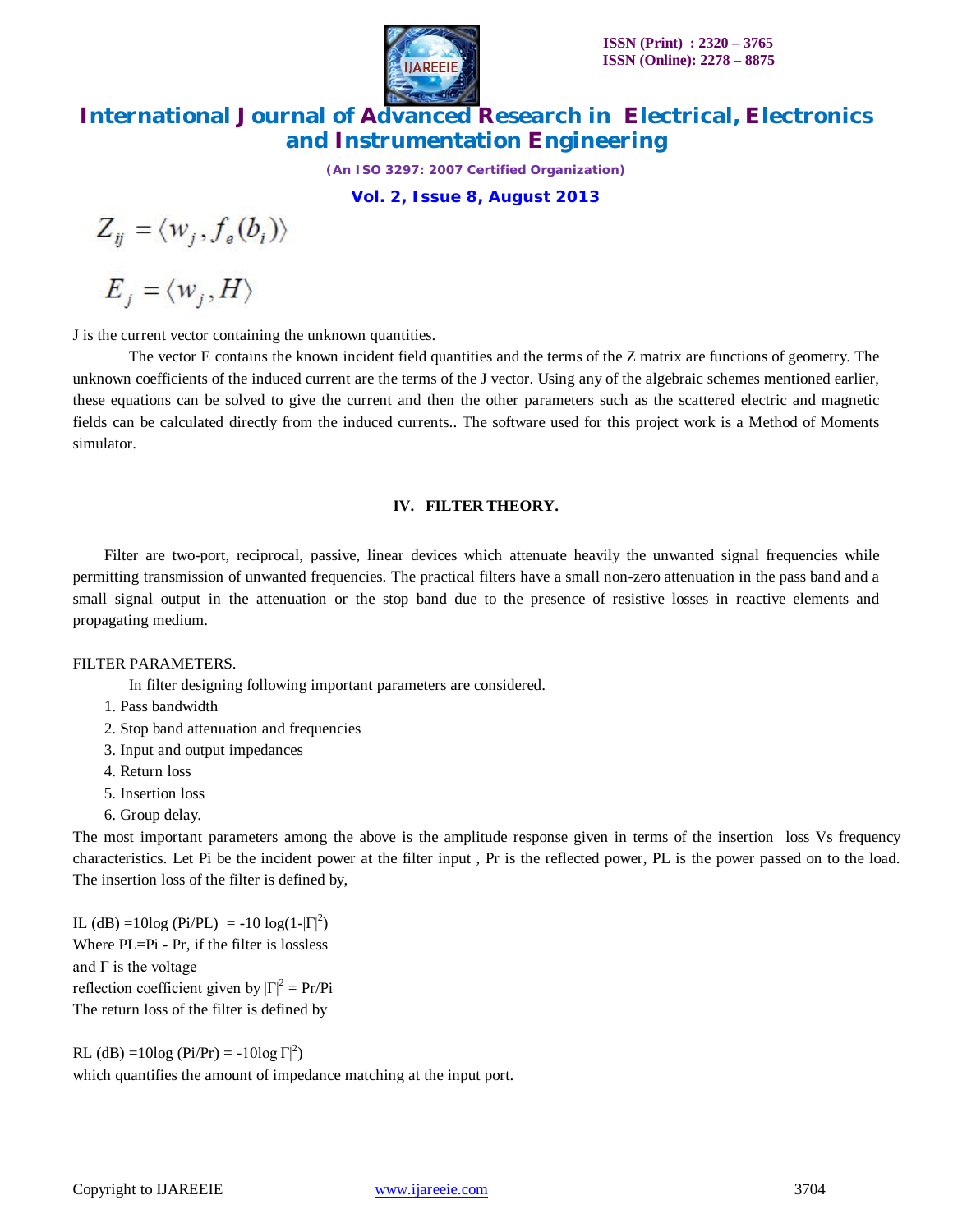

*(An ISO 3297: 2007 Certified Organization)*

### **Vol. 2, Issue 8, August 2013**

The group delay is important for the multi-frequency or pulsed signals to determine the frequency dispersion or deviation from constant group delay over a given frequency band and is defined by

Td= [1/2π]\*[dФt/df]

Where Фt is the transmission phase.

### MULTIMODE RESONATOR FILTER

 A microstrip-line multiple-mode resonator (MMR) is used design UWB bandpass filter. At the central frequency of the UWB passband, i.e., 6.85 GHz, the MMR consists of one half-wavelength low-impedance line section in the center and two

identical  $\lambda$  /4 high-impedance line sections at the two sides as shown below.



FIG 1

 The MMR in the filter generates first and third resonant mode at the edges of the UWB pass band. The parallel-coupled lines are modified to obtain the ultra-wide pass band. This could be done by adjusting the coupling length, Lc.

Result obtained Within the UWB passband, the measured insertion and return losses are lower than 2.0 dB and higher than 10.0 dB, respectively.

In recent years conventional microstrip band pass filters such as stepped-impedance filters, open-stub filters, semi lumped element filters, end- and parallel-coupled half-wavelength resonator filters, hairpin-line filters, interdigital and combine filters, pseudo combine filters, and stub-line filters are widely used in this parallel-coupled half-wavelength resonator filters are taken in consideration along with EBG structure based filter.

#### **V. PROPOSED EBG STRUCTURE.**

The conventional EBG structure has a wide band-gap and compact nature. The inductor L results from the current flowing through the connecting via. The gap between the conductor edges of two adjacent cells introduces equivalent capacitance C. Thus a two dimensional periodic LC network is realized which results in the frequency band-gap and the center frequency of the band-gap is determined by the formula

 $\omega = 1/\sqrt{LC}$ 

From above equation it can be seen that in order to achieve an even more compact EBG structure, the equivalent capacitance C and inductance L should be increased. But in the EBG design procedure, if the dielectric material and its thickness have been chosen, the inductance L cannot be altered. Therefore, only the capacitance C can be enlarged .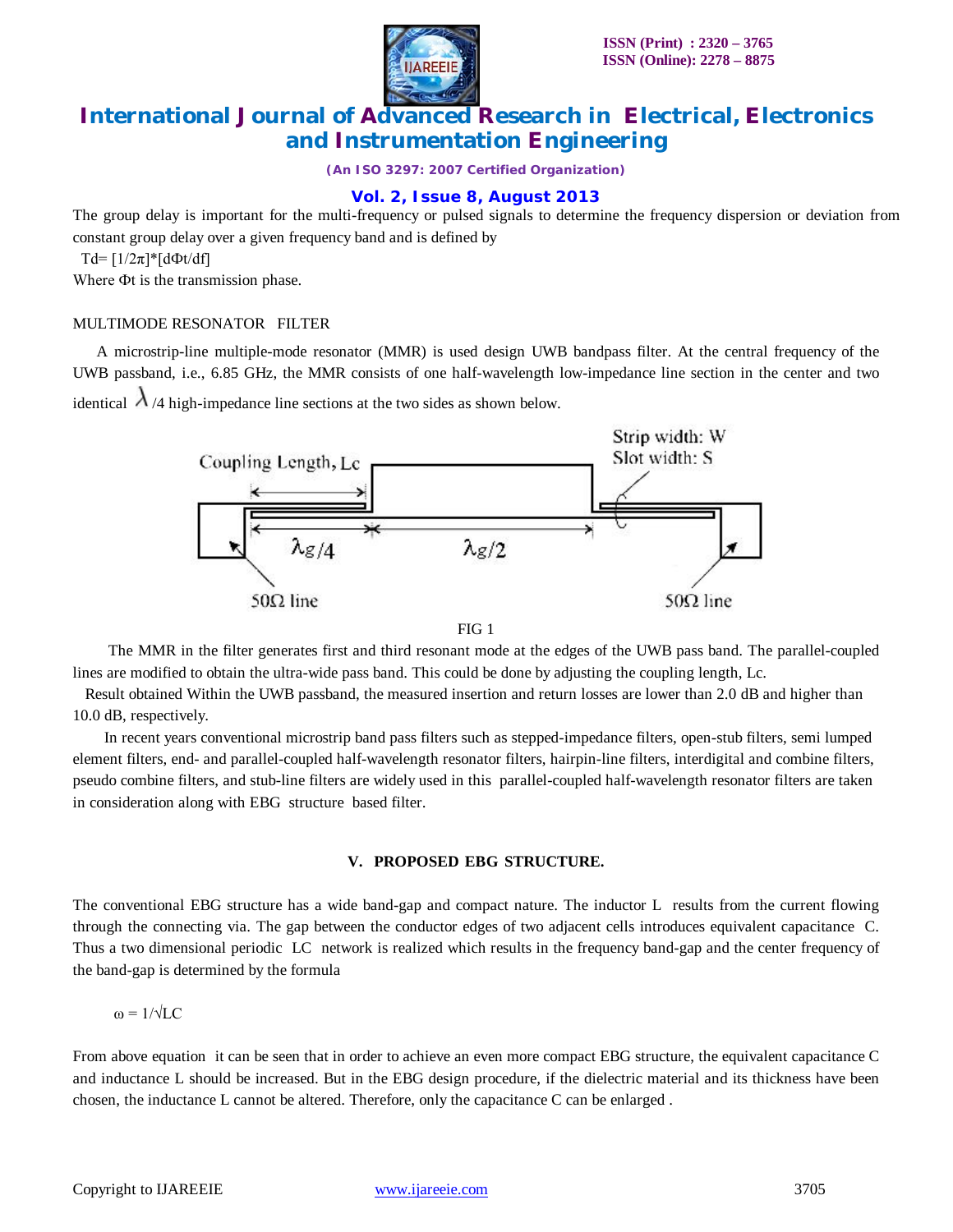

*(An ISO 3297: 2007 Certified Organization)*

**Vol. 2, Issue 8, August 2013**

Below fig.2 shows the proposed EBG structures for filter design.



Fig.2. UC- EBG

### **VI. SIMULATION & RESULTS**

#### DESIGN OF PROPOSED UWB FILTERS

3.Foliated UC-EBG filter and result.

- **Substrate**
- \* RT/Duroid
- $*$  Dielectric Constant  $= 10.2$
- $*$  Thickness  $= 1.27$  mm
- $*Total filter length$  = 12.56 mm

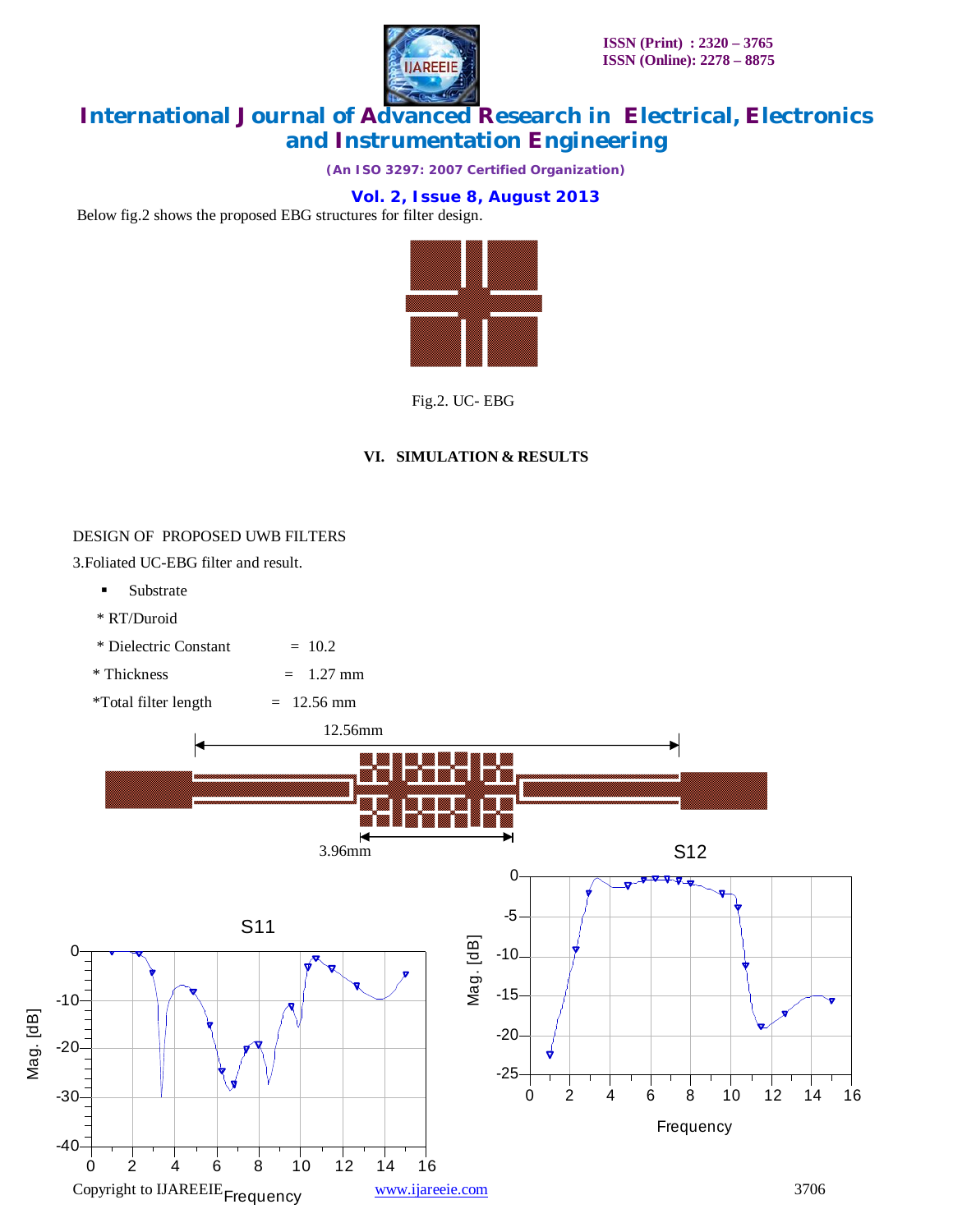

*(An ISO 3297: 2007 Certified Organization)*

### **Vol. 2, Issue 8, August 2013**

GHz GHz

Return loss Insertion loss

Fig .3

### **VII. CONCLUSION**

 In this, two UWB BPFs with EBG structures are investigated and simulated.. There results have been compared by simulated using ADS Momentum simulator .The future work is towards improving the good out-of-band performances and other EBG structure to reduce the overall size of the filter. Also to improve the performances of EBG by using defected ground plane.

### **REFERENCES**

[1]FCC, Revision of Part 15 of the Commission's Rules Regarding Ultra-Wideband Transmission Systems Federal Communications Commission,

Tech. Rep. ET-Docket 98-153, FCC02-48, Apr. 2002.

[2] H. Ishida and K. Araki, "Design and analysis of UWB bandpass filter," in Proc. IEEE Top. Conf. Wireless Comm. Tech., Oct. 2003, pp.457–458.

[3] C.-L. Hsu, F.-C. Hsu, and J.-T. Kuo, "Microstrip bandpass filters for ultra-wideband (UWB) wireless communications," in IEEE MTT-S Int.Dig., Jun. 2005, pp. 679–682.

[4] W. Menzel, M. S. R. Tito, and L. Zhu, "Low-loss ultra-wideband (UWB) filters using suspended stripline," in Proc. Asia-Pacific Microw.Conf., Dec. 2005, vol. 4, pp. 2148–2151.

[5] K. Li, D. Kurita, and T. Matsui, "An ultra-wideband bandpass filter using broadside-coupled microstrip-coplanar waveguide structure," in IEEE MTT-S Int. Dig., Jun. 2005, pp. 675–678.

[6] J.-S. Hong and H. Shaman, "An optimum ultra-wideband microstrip filter," Microw. Opt. Technol. Lett., vol. 47, no. 3, pp. 230–233, Nov.2005.

[7] L. Zhu, S. Sun, and W. Menzel, "Ultra-wideband (UWB) bandpass filters

using multiple-mode resonator," IEEE Microw. Wireless Compon.Lett., vol. 15, no. 11, pp. 796–798, Nov. 2005.

[8]F.-R. Yang, K.-P. Ma, Y. Qian, and T. Itoh, "A uniplanar compact photonic-bandgap (UC-PBG) structure and its applications for microwave circuit," IEEE Trans. Microw. Theory Tech., vol. 47, no. 8,pp. 1509–1514, Aug. 1999.

[9]Microstrip Filters for RF/Microwave Applications JIA-SHENG HONG,M. J. LANCASTER ,JOHN WILEY & SONS, INC 29

[10]Application of Electromagnetic Bandgaps to the Design of Ultra-Wide Bandpass Filters With Good Out-of-Band Performance. IEEE TRANSACTIONS ON MICROWAVE THEORY AND TECHNIQUES, DECEMBER 2006

[11]Recent Development of Ultra-Wideband (UWB) Filters IEEE 2007 International Symposium on Microwave, Antenna, Propagation, and EMC Technologies.